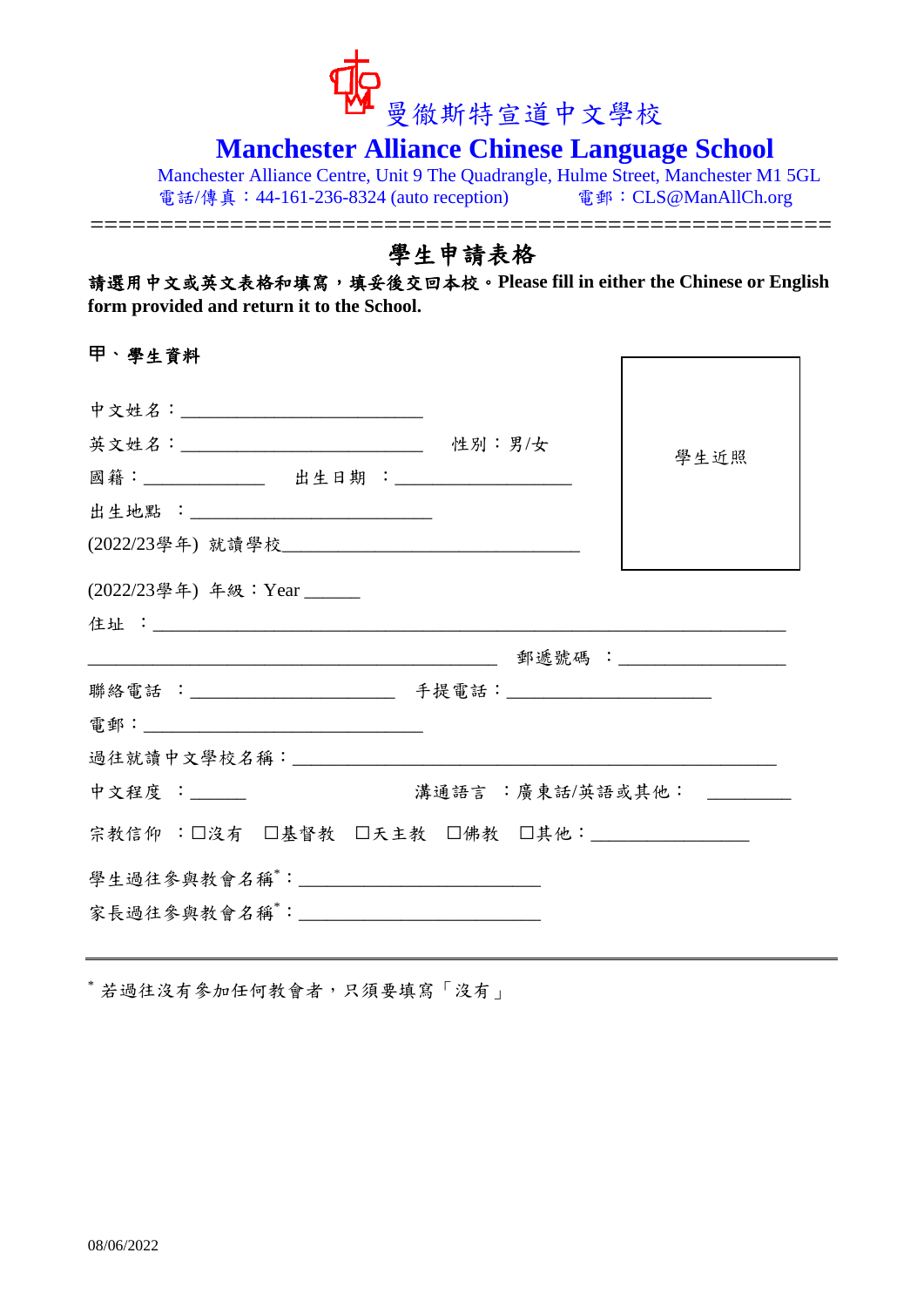#### 乙、家庭狀況

| 父親                                                                                                                                                                                                                           | 母親                                                                                                                                                                                                                           |
|------------------------------------------------------------------------------------------------------------------------------------------------------------------------------------------------------------------------------|------------------------------------------------------------------------------------------------------------------------------------------------------------------------------------------------------------------------------|
| 姓 $A$ : the contract of $A$ is the contract of $A$ is the contract of $A$ is the contract of $A$ is the contract of $A$ is the contract of $A$ is the contract of $A$ is the contract of $A$ is the contract of $A$ is the c | 姓 $A$ : the contract of $A$ is the contract of $A$ is the contract of $A$ is the contract of $A$ is the contract of $A$ is the contract of $A$ is the contract of $A$ is the contract of $A$ is the contract of $A$ is the c |
| 婚姻狀況:□ 獨居 □ 已婚 □ 離婚                                                                                                                                                                                                          | 婚姻狀況:□ 獨居 □ 已婚 □ 離婚                                                                                                                                                                                                          |
|                                                                                                                                                                                                                              |                                                                                                                                                                                                                              |
| 國籍: 原居地:                                                                                                                                                                                                                     | 國籍: 原居地:                                                                                                                                                                                                                     |
| 教育程度:□小學 □中學 □大專                                                                                                                                                                                                             | 教育程度:口小學 口中學 口大專                                                                                                                                                                                                             |
| 宗教信仰:□沒有 □基督教 □天主教                                                                                                                                                                                                           | 宗教信仰:□沒有 □基督教 □天主教                                                                                                                                                                                                           |
| □佛教 □其他: _________                                                                                                                                                                                                           | □佛教 □其他:_________                                                                                                                                                                                                            |
| 工作地址 :                                                                                                                                                                                                                       | 工作地址 :                                                                                                                                                                                                                       |
|                                                                                                                                                                                                                              |                                                                                                                                                                                                                              |
|                                                                                                                                                                                                                              |                                                                                                                                                                                                                              |
|                                                                                                                                                                                                                              |                                                                                                                                                                                                                              |
| 星期日工作時間(放假則不用填寫):                                                                                                                                                                                                            | 星期日工作時間(放假則不用填寫):                                                                                                                                                                                                            |
| 早上______________至______________                                                                                                                                                                                              | 早上______________至_____________                                                                                                                                                                                               |
|                                                                                                                                                                                                                              | 下午________________________________                                                                                                                                                                                           |
| 放假週日:                                                                                                                                                                                                                        | 放假週日:                                                                                                                                                                                                                        |
| □ 星期一<br>□ 星期二                                                                                                                                                                                                               | □ 星期一<br>□ 星期二                                                                                                                                                                                                               |
| □ 星期三<br>□ 星期四                                                                                                                                                                                                               | □ 星期三<br>□ 星期四                                                                                                                                                                                                               |
| □ 星期五<br>□ 星期六                                                                                                                                                                                                               | □ 星期五<br>□ 星期六                                                                                                                                                                                                               |
| 聯絡電話 : ___________                                                                                                                                                                                                           |                                                                                                                                                                                                                              |
| 手提電話 : ____________                                                                                                                                                                                                          |                                                                                                                                                                                                                              |
| 電郵:_______                                                                                                                                                                                                                   |                                                                                                                                                                                                                              |

貴校在報名資料內的家長須知。

簽名:\_\_\_\_\_\_\_\_\_\_\_\_\_\_\_\_\_\_\_\_

日期:\_\_\_\_\_\_\_\_\_\_\_\_\_\_\_\_\_

#### 註:以上之申請表必須填寫完整,否則申請將不被考慮。

### 除上述列明外,有關閣下所提供的個人資料,本校將根據本校之GDPR政策作出處理 及跟進。

| 中文學校委員會使用:<br>□ 已由「中文學校委員會」審核<br>□ 獲本會接納申請 | □不獲接納申請 |
|--------------------------------------------|---------|
| 備註:                                        |         |
| 校長簽名:                                      |         |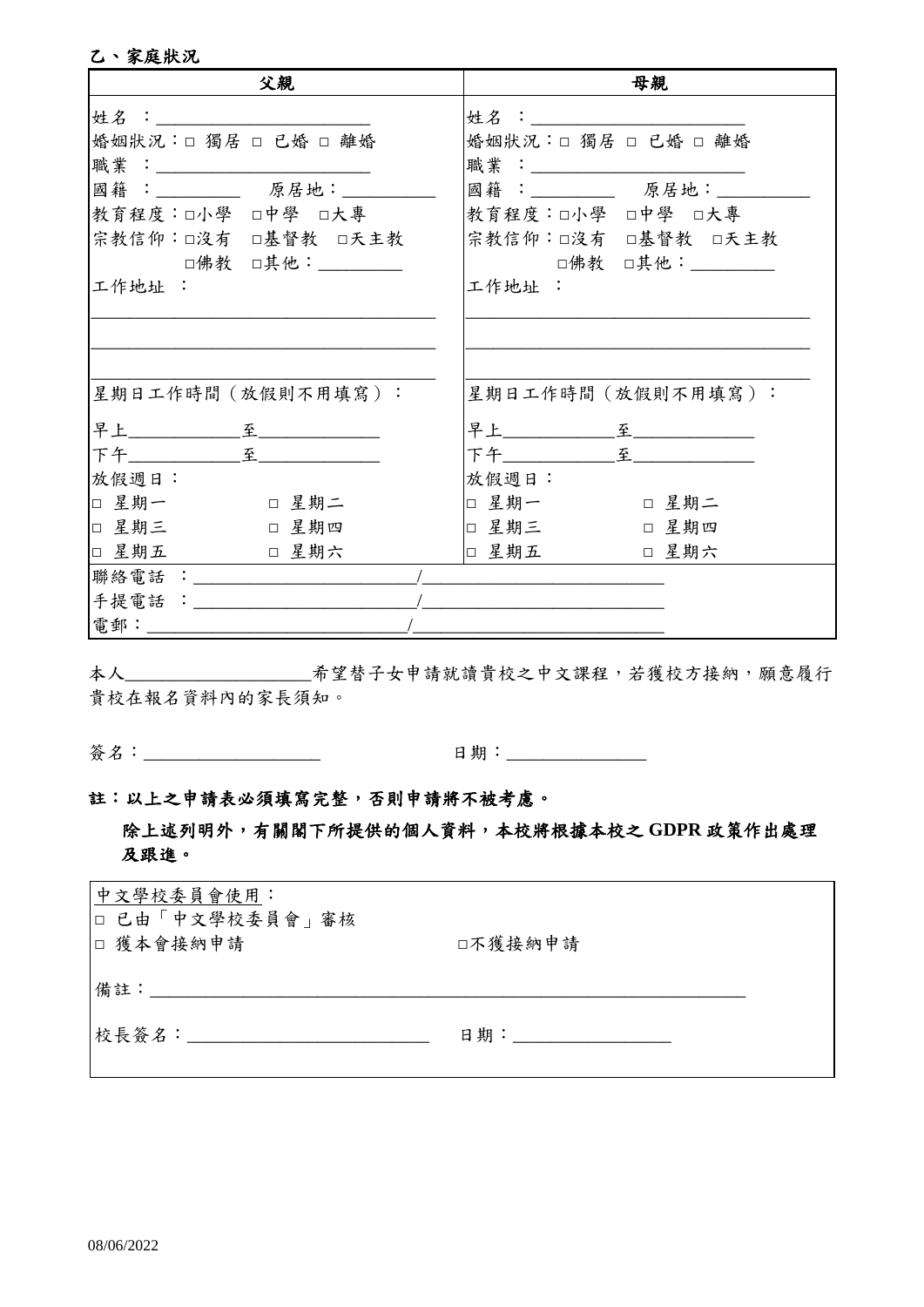

**Manchester Alliance Chinese Language School**

Manchester Alliance Centre, Unit 9 The Quadrangle, Hulme Street, Manchester M1 5GL 電話/傳真: 44-161-236-8324 (auto reception) 電郵: CLS@ManAllCh.org

#### ======================================================================= **Student Application Form**

**Please fill in either the English or Chinese form provided. Upon completion, please return it to the Headteacher of the School.**

| <b>A. Details of Student</b>                                                             |                     |  |
|------------------------------------------------------------------------------------------|---------------------|--|
| Sex: $M / F$                                                                             |                     |  |
|                                                                                          | <b>Recent Photo</b> |  |
|                                                                                          |                     |  |
|                                                                                          |                     |  |
| (2022/23 academic year) Year                                                             |                     |  |
|                                                                                          |                     |  |
|                                                                                          |                     |  |
|                                                                                          |                     |  |
|                                                                                          |                     |  |
| Name of previous Chinese Language School attended: ______________________________        |                     |  |
|                                                                                          |                     |  |
| Main Spoken Language: Cantonese/English/Others                                           |                     |  |
| Religion: $\Box$ Nil $\Box$ Protestant $\Box$ Catholic $\Box$ Buddhism<br>$\Box$ Others: |                     |  |
|                                                                                          |                     |  |
|                                                                                          |                     |  |

\* If you have not attended any church previously, please write "None".